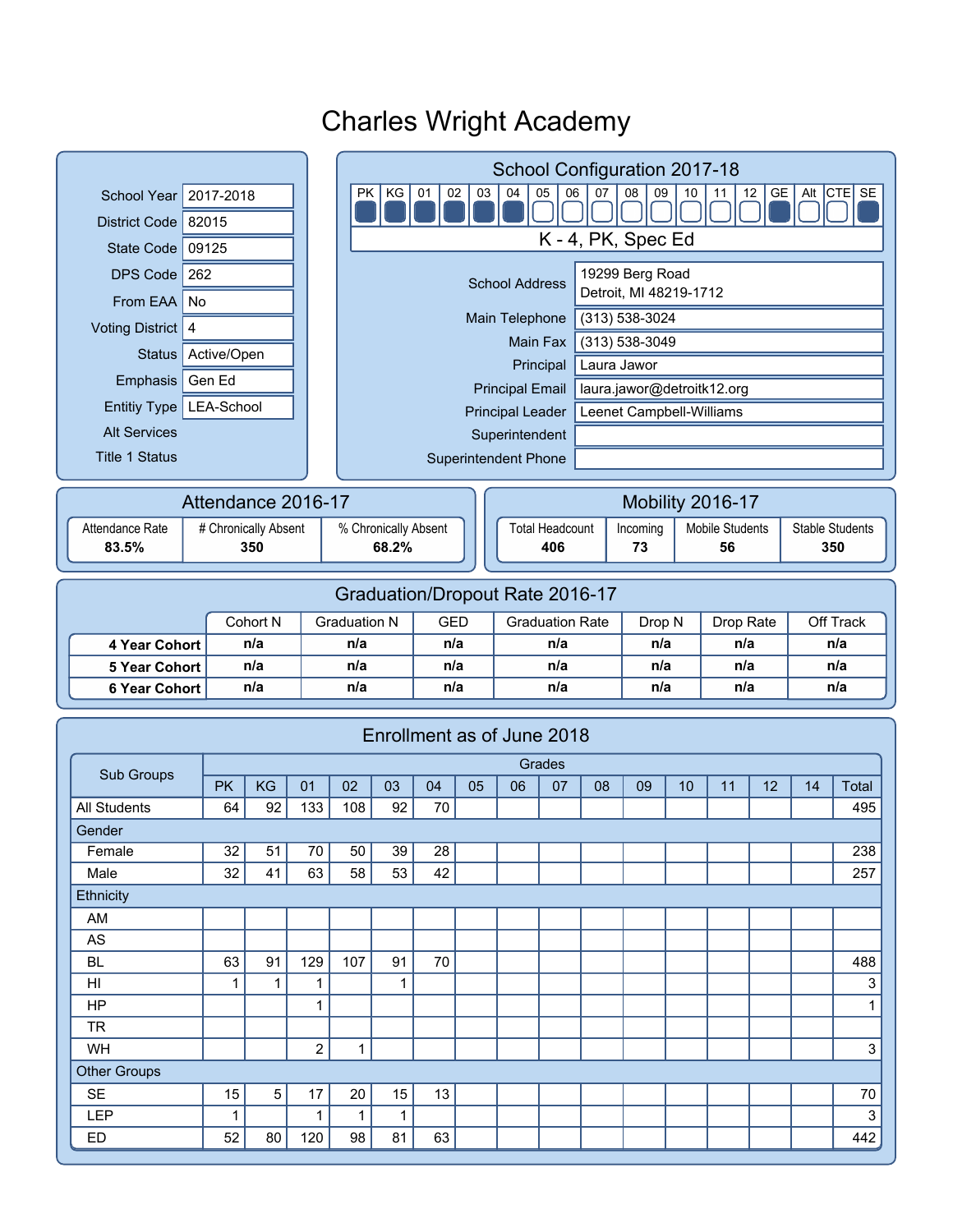### Charles Wright Academy

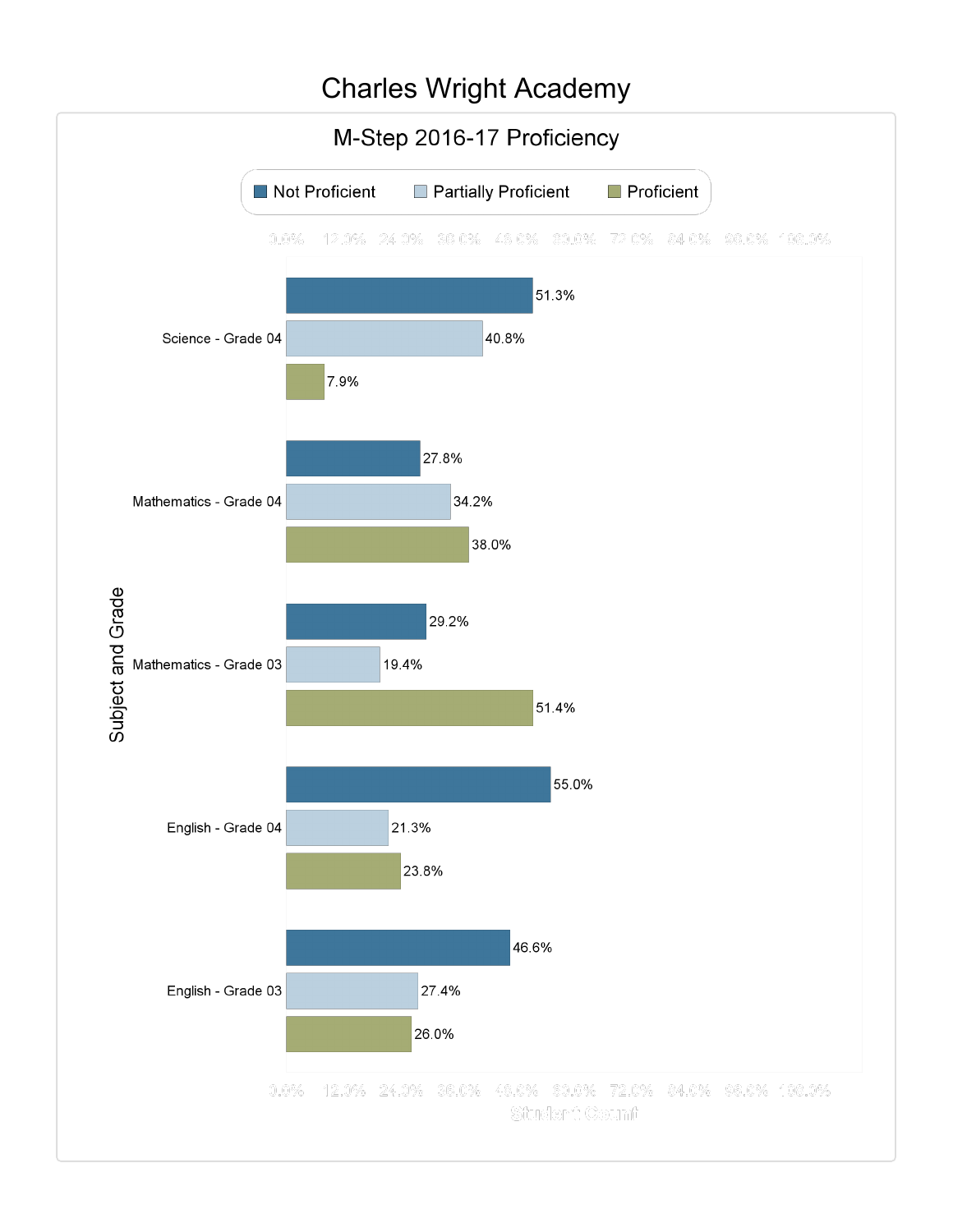# Charles Wright Academy

NWEA MAP Spring 2017 - Average RIT Score

National Norm